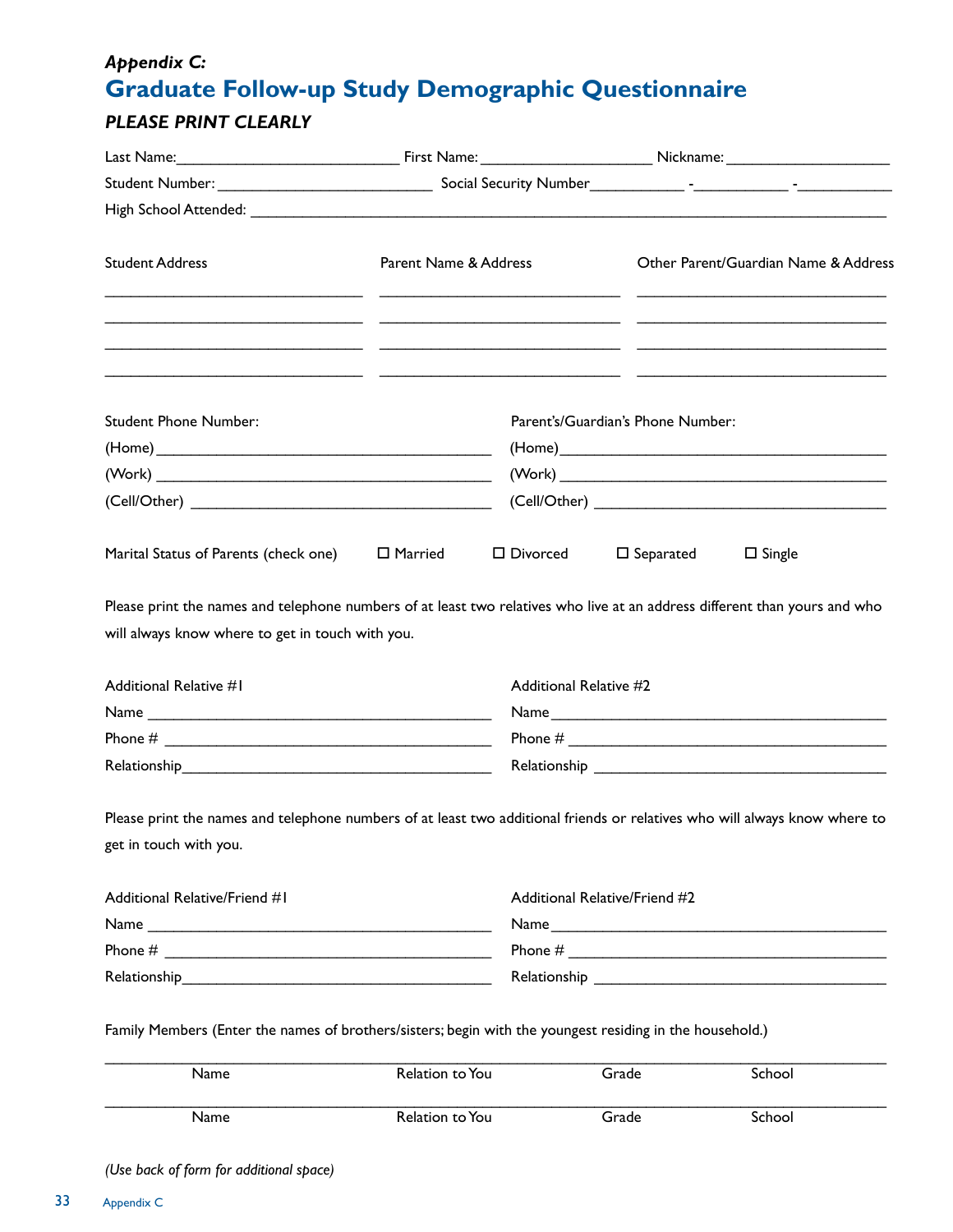## **Sample Questions for the Previous Year's Graduates**

## *(Adapted from Omaha Public Schools)*

- 1. Is the graduate deceased? a. Deceased (Skip to Question #19)
- 2. Are you married?

a. Yes b. No

3. Do you have any children or dependents? If so, how many?

| a. None | d. 3           |
|---------|----------------|
| b.1     | e. More than 3 |
| c.2     |                |

4. Which of the following best describes your present employment situation? Are you employed, not employed, full-time member of the armed forces, or a full time household manager?

a. Employed full-time

- b. Employed part-time
- c. Full-time member of the Armed Forces
- d. Full-time Household Manager (Skip to Question #8)
- e. Not employed LOOKING (Skip to Question #8)
- f. Not employed NOT Looking (Skip to Question #8)

5. In total, how many hours do you typically work each week? (Including all jobs)

- a. 1 to 10, inclusive
- b. Greater than 10 through 20
- c. Greater than 20 through 30
- d. Greater than 30 through 40
- e. Greater than 40 through 50
- f. Greater than 50 through 60
- g. Greater than 60

6. What type of work are you currently performing? (Write a brief description of the job, then code the job using the 16 Career Clusters Code sheet)

\_\_\_\_\_\_\_\_\_\_\_\_\_\_\_\_\_\_\_\_\_\_\_\_\_\_\_\_\_\_\_\_\_\_\_\_\_\_\_\_\_\_\_\_\_\_\_\_\_\_\_\_\_\_\_\_\_\_\_\_\_ \_\_\_\_\_\_\_\_\_\_\_\_\_\_\_\_\_\_\_\_\_\_\_\_\_\_\_\_\_\_\_\_\_\_\_\_\_\_\_\_\_\_\_\_\_\_\_\_\_\_\_\_\_\_\_\_\_\_\_\_\_

 $Code:$ 

7. What is your hourly wage? (This refers to your predominant job) a. \$7.25 or less d. \$10.51-\$12.50 g. \$20.01 or greater

| a. D. ZJ OF IESS    | $U, \mathcal{P} \cup \mathcal{P} \cup \mathcal{P} \cup \mathcal{P} \cup \mathcal{P}$ | g. p20.01 or great     |
|---------------------|--------------------------------------------------------------------------------------|------------------------|
| b. \$7.25 - \$8.50  |                                                                                      | e. $$12.51 - $15.00$   |
| c. \$8.51 - \$10.50 |                                                                                      | $f.$ \$15.01 - \$20.00 |
|                     |                                                                                      |                        |

8. What is your general career goal? In other words, what job or type of job would you like to pursue for your career? (Write a brief description of the job, then code the job using the 16 Career Clusters Code sheet)

\_\_\_\_\_\_\_\_\_\_\_\_\_\_\_\_\_\_\_\_\_\_\_\_\_\_\_\_\_\_\_\_\_\_\_\_\_\_\_\_\_\_\_\_\_\_\_\_\_\_\_\_\_\_\_\_\_\_\_\_\_ \_\_\_\_\_\_\_\_\_\_\_\_\_\_\_\_\_\_\_\_\_\_\_\_\_\_\_\_\_\_\_\_\_\_\_\_\_\_\_\_\_\_\_\_\_\_\_\_\_\_\_\_\_\_\_\_\_\_\_\_\_

Code: \_\_\_\_\_\_\_\_\_\_\_\_\_\_\_\_\_\_\_\_\_\_\_\_\_\_\_\_\_\_\_\_\_\_\_\_\_\_\_\_\_\_\_\_\_\_\_\_\_\_\_\_\_\_\_\_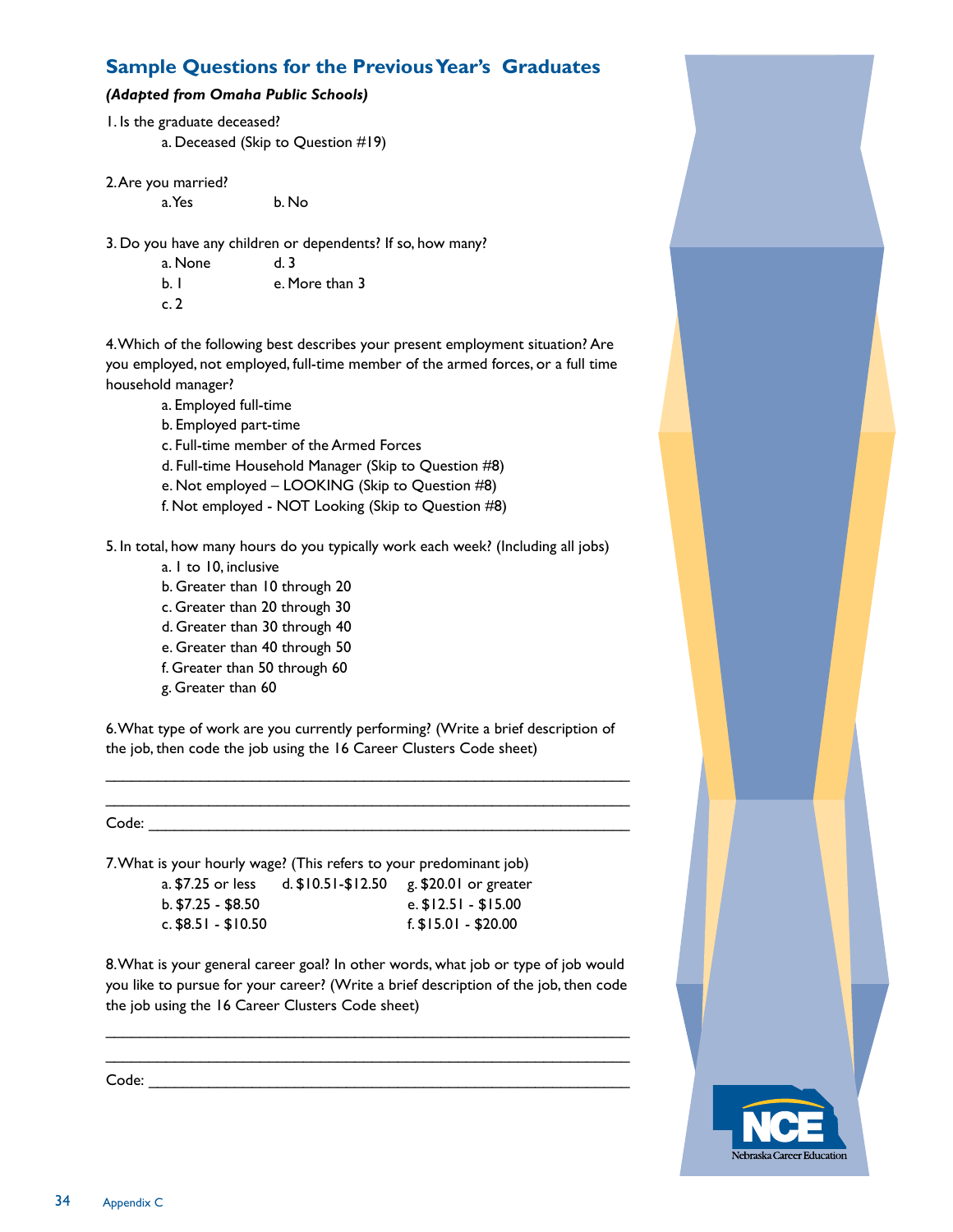9. Are you currently participating in any educational or training classes or activities? If so, are you attending full- or part-time?

a. No (Skip to question #14) b. Full-time (12 sem hrs, 15 Qtr hrs, 6 sem hrs for Graduate students) c. Part-time

10. What school are you presently attending? (Record code from College Code Sheet and type the name of the institution along with its location--city and state)

College Code:

Institution & Location:

11. Which of the following best describes your current educational program? a. Beyond a 4-year program (Graduate programs)

- b. A 4-year program e. A 1-year program c. A 2-year program f. On-line classes
- d. An apprenticeship program g. Other (work related seminars)

12. What is your major field of study?

13. Which of the following categories best describes your present school? a. Attending the University of Nebraska – Omaha

\_\_\_\_\_\_\_\_\_\_\_\_\_\_\_\_\_\_\_\_\_\_\_\_\_\_\_\_\_\_\_\_\_\_\_\_\_\_\_\_\_\_\_\_\_\_\_\_\_\_\_\_\_\_\_\_\_\_\_\_\_

- b. Attending the University of Nebraska Lincoln
- c. Other Nebraska state college
- d. A Nebraska technical community college
- e. A Nebraska church affiliated college
- f. Other Nebraska College
- g. Attending college "outside" of Nebraska
- h. Business or trade school
- i. Nurses training or other health related programs
- j. Other (seminars, workshops, apprenticeships, etc.)

14. Did either of your parents (or guardians) attend any type of formal education beyond high school?

a. Yes b. No (Skip to Question  $#16$ )

15. Did either of your parents (or guardians) complete any type of college degree? a. Yes b. No

16. Since graduating from high school, have you completed any of the following...?

a. Law/PhD/MD b. Master's c. A Bachelor's Degree d. An Associate Degree e. Journeyperson status f. A certificate (Greater than 2 years to complete) g. A certificate (1 to 2 years to complete) h. A certificate (less than 1 year to complete) i. Any type of work-related training or seminars beyond initial job training j. Some college classes but no "degree" k. None of the above (High School Diploma)